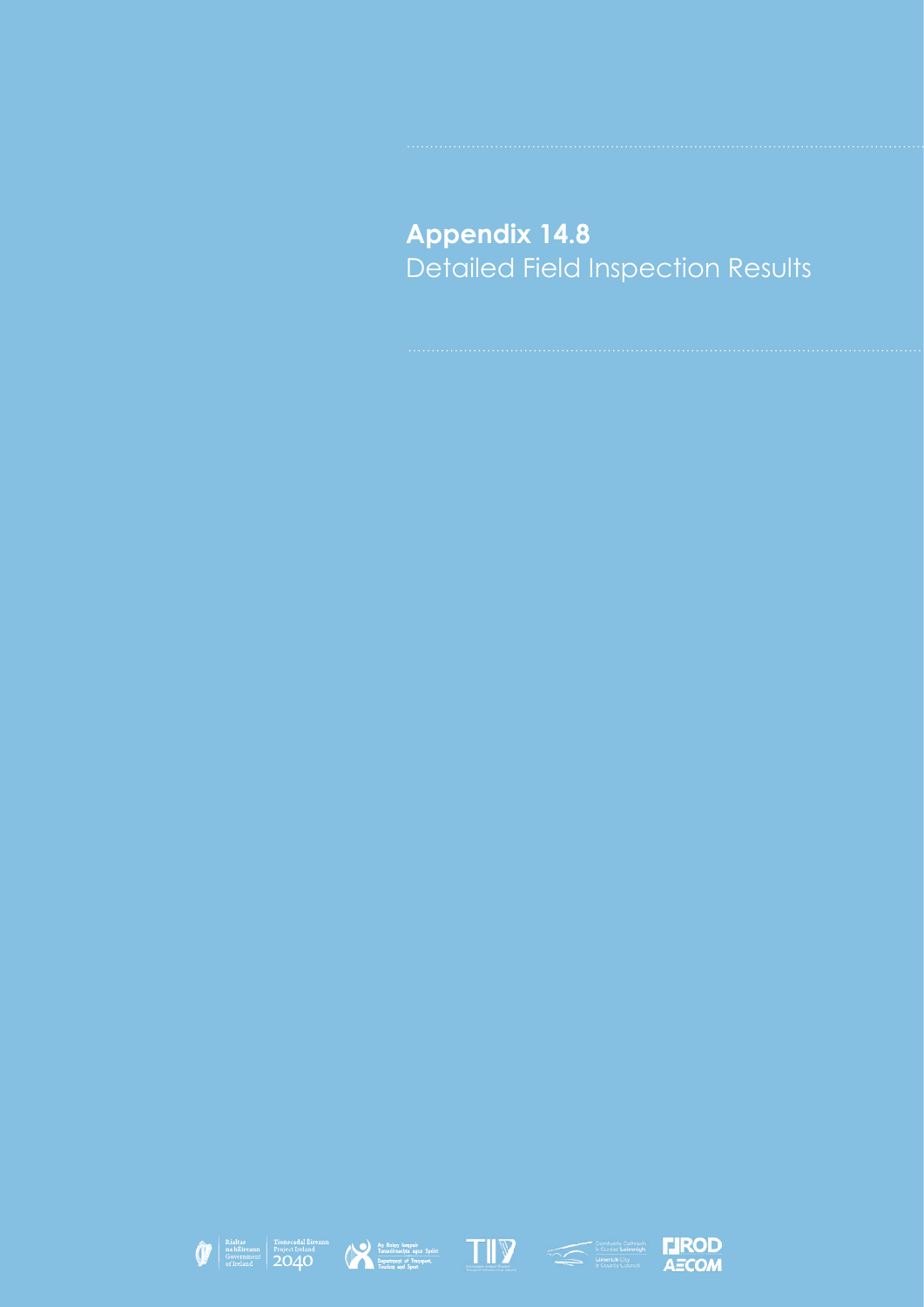# **APPENDIX 14.8 Detailed Field Inspection Results**

A field inspection of all accessible lands within and immediately adjacent to the proposed road development boundary was carried out from  $28<sup>th</sup>$  May to  $6<sup>th</sup>$  June 2018 and on January  $25<sup>th</sup>$ 2019. Conditions were very sunny with clear skies throughout the length of the inspection.

## **Durnish**

Lands at Durnish are proposed for the location of a heavy goods vehicle service area. Two potential archaeological features were identified through LiDAR survey within the proposed road boundary. LI 4 is recorded as an oval raised area, possibly a modified natural platform measuring 56.4 x 41.5m which is truncated to the northeast by the railroad. This feature is clearly visible on the ground (Plate 14.1 – Plate 14.2), however, given the undulating nature of the field this feature appears to be a natural platform rather than man made. A second feature, LI 84 is located 160m south southeast of LI 4. This was recorded as a small univallate ringfort measuring c. 34m in diameter. Although the confidence rating within the LiDAR report is very high, the ringfort was not identifiable on the ground. Linear and curvilinear features were present (Plates 14.3 – 14.4); however, these do not appear to form the circular pattern typical of ringforts and are more likely associated with drainage across this largely waterlogged and boggy field. The townland boundary between Durnish and Corgrig (TB 53) and between Durnish and Ardaneer (TB 1) consists of the Ardaneer stream, with the area also located within an Area of Archaeological Potential (AAP 1).

# **Corgrig**

The proposed road development begins in the townland of Corgrig, at the south eastern end of the village of Foynes, Co. Limerick. One large regular field with high grass is located within the proposed road boundary in this townland, with the townland boundary (TB 1; Ch. 1+150) at the south consisting of the small Ardaneer stream (Plate 14.5). This boundary and the land immediately adjacent have been identified as an Area of Archaeological Potential (AAP 1); however, no archaeological features were noted here during the site inspection.

#### **Ardaneer**

As the proposed road moves south eastwards, it runs roughly parallel to the existing N69 to the west, through the townland of Ardaneer. At the northern end of the townland the landscape is occupied by north-northwest to south-southeast oriented ridges with corresponding valleys (Plate 14.6). Mature trees occupy the ridges, while the valleys are covered in reeds indicating boggy ground, 19th century OS maps also indicate marshy ground in this area. The landscape rises towards the south and evens out to a flatter plateau with very gentle undulations containing LI 7/CH 4 (Ch. 1+700), a relict field system clearly visible on aerial photographs. The relict boundaries are visible on the ground as upstanding linear features (Plate 14.7) and are spread across the entire field. Only the very north eastern edge of the field is located within the proposed road boundary, therefore the impact from the road development is limited to a small portion of the field system. There is no evidence, from aerial photographs, LiDAR survey or site inspection, for the continuation of this relict field system in the fields to the east, through which the proposed road travels. However, these fields appear to be more intensively farmed, therefore the relict boundaries may extend into these fields and survive as below ground remains. Ringfort AH 2 (Ch. 1+900) is also located in the same field as the relict field system, however it is located entirely outside of the proposed road boundary. The bank of the ringfort survives above ground as a low bank approximately 0.2m high (Plate 14.8). A further potential ringfort, LI 10 (Ch. 1+700), was identified associated with the relict field system. This is located outside of the proposed road boundary and no evidence was seen for this feature on the ground.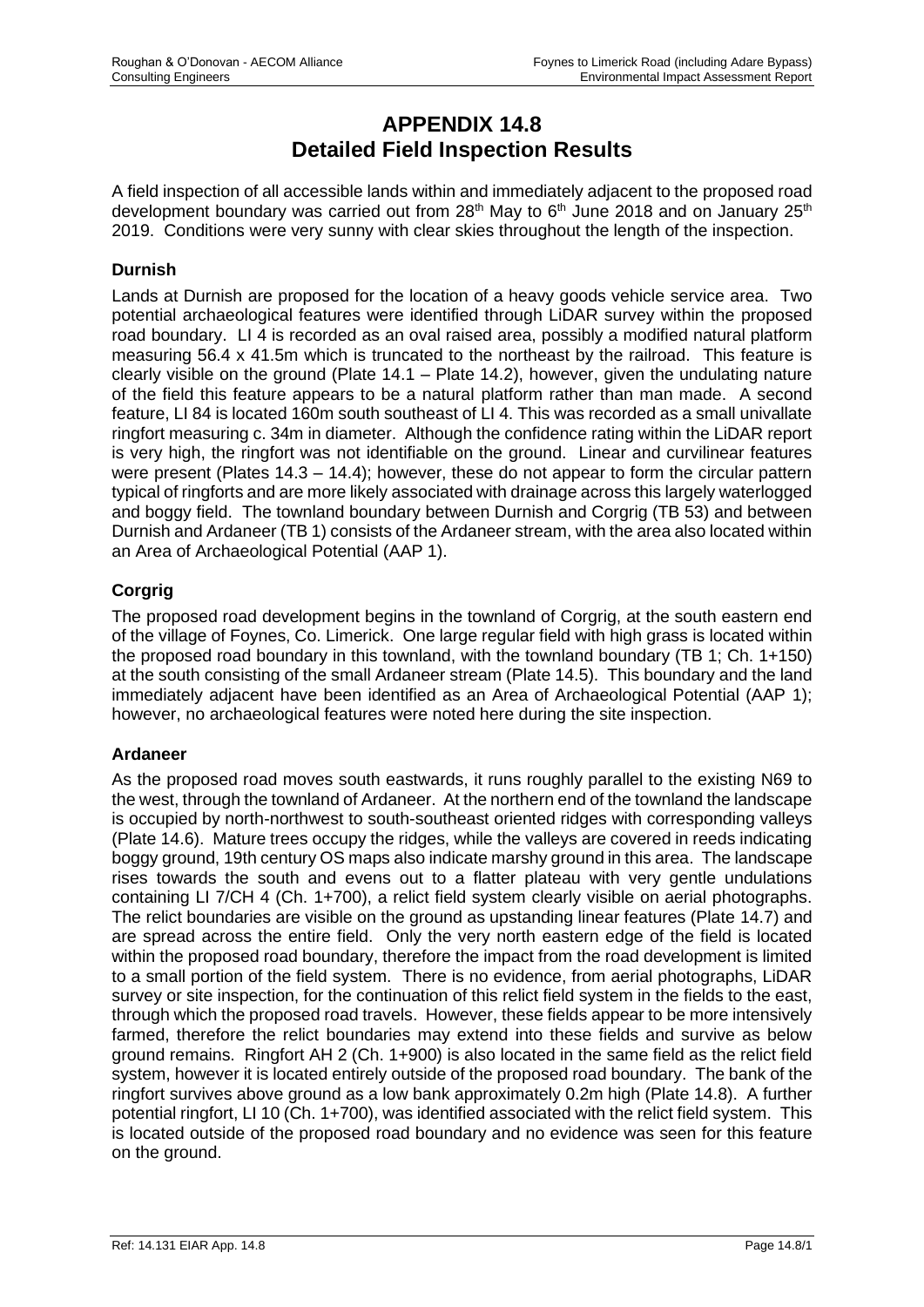## **Sroolane North**

The townland boundary between Ardaneer and Sroolane North to the south (TB 2; Ch. 2+170), consists of the small Robertstown stream with dense vegetation either side (Plate 14.9), with the landscape sloping gently down towards the stream from the northwest. This boundary and the land immediately adjacent has been identified as an AAP (AAP 2); however, no archaeological features were noted here during the site inspection. The field to the north of this boundary contains a possible gate post or standing stone (CH 102; Ch. 2+000), which is partially obscured by a mature tree and other vegetation. The stone is located just north of the centre of the field, within the proposed road boundary (Plate 14.10) and measures approximately 1.5m high and 0.4m wide. No evidence for any gate fittings could be seen on the visible surfaces, however, it does appear to have been worked, with angled corners and is most likely a former gatepost, rather than prehistoric standing stone. The first edition Ordnance Survey maps shows a field boundary running west northwest to east southeast, approximately 30m to the south of the feature. As the mid-19th century mapping techniques were not completely accurate, this boundary may indeed have been located to the north and could have incorporated the feature. No evidence for a corresponding gatepost were noted close to the feature and no relict field boundary could be seen on aerial photographs leading to or from the feature.

Three fields are located within the proposed road boundary in the townland of Sroolane North, all of which are pasture and recently harvested silage fields. A possible ringfort (LI 9; Ch. 2+250) is located in the field to the south of the townland boundary, however no evidence for this feature was identified during the site inspection (Plate 14.11).

#### **Robertstown**

The townland boundary between Sroolane North and Robertstown (TB 3; Ch. 2+600) consists of the small Robertstown stream, which has been identified as an AAP (AAP 3). No archaeological features were noted here during the site inspection. A larger stream, known as the Shanagolden stream, is located to the east of the townland boundary and has also been identified as part of AAP 3, again however, no archaeological features were noted here during the site inspection. The landscape immediately either side of the existing N69 is largely flat, before rising gently to the south and southeast. An area of disturbance was identified at the southern side of the N69, where construction work had begun but apparently has ceased (Plate 14.12). A relict field system (CH 5; Ch. 2+750) was identified from aerial sources within the remainder of this field. While evidence was seen for this relict field system at the east side of the field (Plate 14.13), outside of the proposed road boundary, no trace was identified at the western side. A ringfort, AH 4 (Ch. 3+200) is located within the proposed road boundary, however this was located outside of the boundary at the time of the site inspection. Therefore, the monument was not inspected at the time of survey, however the RMP does record that the monument has been removed.

Pasture and silage fields situated across largely flat ground dominate across the proposed road boundary in Robertstown, with a small area of rough ground towards the eastern side of the townland.

The LiDAR survey has identified a number of possible ringforts/enclosures across the townland (LI 17, LI 18, LI 21, LI 23) one of which is adjacent to the proposed road boundary and may extend into it (LI 17; Ch. 3+000). A relict field system may also extend into the proposed road boundary (LI 22; Ch. 3+550), as does a further possible enclosure identified from aerial photos, but not picked up during the LiDAR survey (CH 6; Ch. 3+450 – 600). LI 17 and LI 18 are located in a silage field which had yet to be harvested, therefore visibility was extremely limited and no sign of the features was seen (Plate 14.14). Features LI 21, 22, 23 and CH 6 are located within a field which was inaccessible due to the presence of a bull at the time of survey, therefore the presence and condition of these features could not be assessed.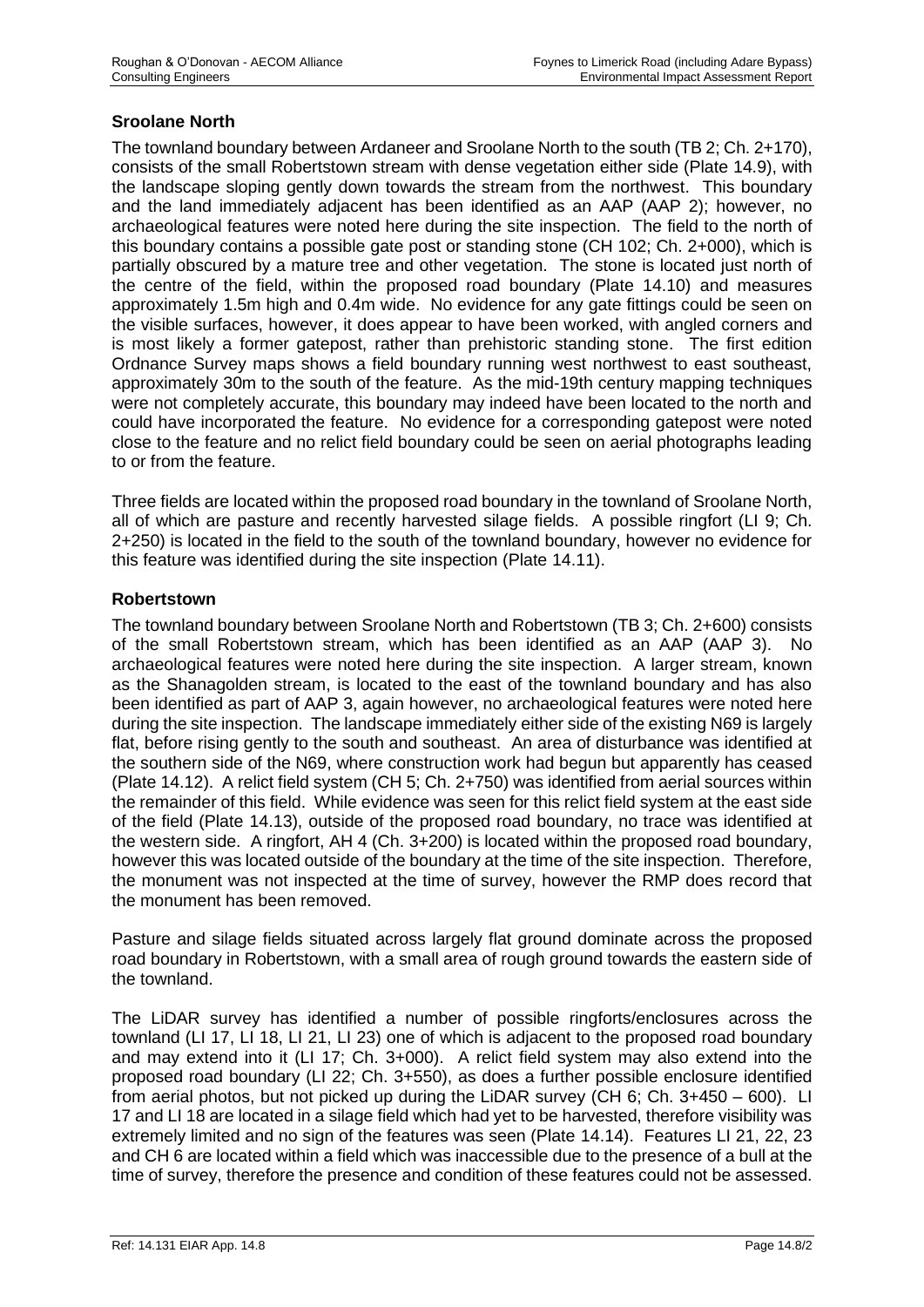Saint Robert's Roman Catholic Church (BH 17; Ch 2+700) is located approximately 30m northeast of the proposed road boundary, on the northern side of the existing N69. The building is a freestanding gable-fronted structure, built in 1830. Comprising of a five-bay nave with two-bay single-storey flat-roofed porch to the west elevation, three-bay single-storey sacristy to the east elevation, it incorporates a central single-bay crenellated porch to the south elevation. It possesses a pitched slate roof with cut limestone copings and finial and cast-iron rainwater goods. The NIAH survey states "*The regular form of this church is enhanced by the restraint in the exterior ornamentation, which makes a strong impression on the landscape. The stained glass windows and the decorative Gothick styled reredos in the interior add considerably to the importance of this rural church*" [\(www.buildingsofireland.ie\)](http://www.buildingsofireland.ie/). A large car park is located to the south of the Church, directly off the N69, with the boundary on the south side of the N69 consisting of a low hedge. This allows for clear views from the Church southwards, towards the proposed road (Plate 14.15 — 14.16).

# **Rinculla**

The townland boundary between Robertstown and Rinculla (TB 4; Ch. 3+630) is the local road, while the boundary between Rinculla and Craggs (TB 5; Ch. 4+450) is the Ahacronane Stream, which is lined on both banks with dense vegetation and mature trees (Plate 14.17). The latter boundary has also been identified as an AAP (AAP 4), however, no archaeological features were noted along its length during the site inspection. The field directly to the east of the road is occupied by dense scrub and vegetation, with access not possible. The remainder of the fields in this area are pasture and silage fields, which gently slope eastwards towards the river.

Two ringforts/enclosures, which are recorded monuments, are located in Rinculla (AH 6, 7), with AH 7 located within the proposed road boundary (Ch. 4+050). This enclosure is roughly square and located on a slight rise in undulating pasture. It is enclosed by a collapsed stone and earth wall which is obscured by dense vegetation (Plate 14.18) and is incorporated into the surrounding field-boundary system on the east and south sides.

A large enclosure identified by LiDAR survey (LI 25; 4+200) and aerial photo analysis, as well as a possible associated field system (CH 8; Ch.  $4+000 - 4+350$ ), are located at the eastern end of Rinculla. While the enclosure is located outside of the proposed road boundary, the field system does extend in to it, although the majority is located outside and to the south. The field that contains these features was occupied by tall grass at the time of survey, making identification of the archaeological features difficult (Plate 14.19).

# **Craggs**

Access to much of the land in Craggs townland was restricted except for one field at its eastern end. Ringfort AH 8 (Ch. 4+650) is located within the proposed road boundary in Craggs, however no access was gained to this area. From aerial photographs, it appears that the site has been removed as part of quarrying activities. While enclosure AH 9 (Ch. 5+200) is located in an area of forestry to the south of the proposed road, no associated archaeological features were identified within the proposed road boundary to the north (Plate 14.20). This field provides extensive views of the landscape to the east and northeast, towards the River Shannon.

# **Mulderricksfield**

The townland boundary between Craggs and Mulderricksfield (TB 6; Ch.5+250) consists of a mature hedgerow with a high frequency of mature trees. Fields at the eastern end of Mulderricksfield are silage fields which had yet to be harvested (Plate 14.21), but no archaeological features were identified in this area. An abandoned vernacular structure (CH 9; Ch. 5+400) consisting of a farmhouse (present on the first edition OS map c.1840) and associated outbuildings (Plate 14.22-23) is located 60m north of the proposed road boundary.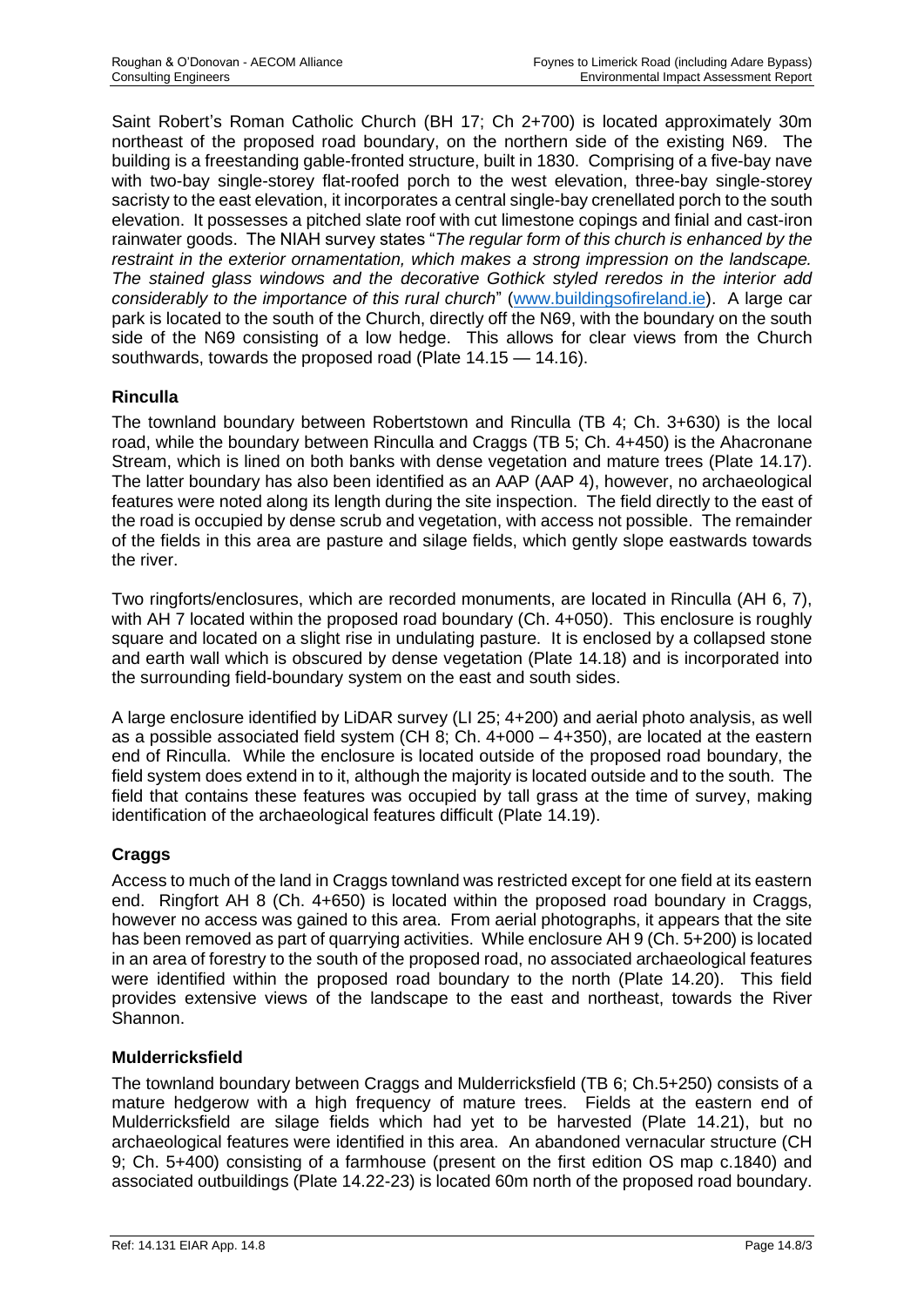The house and farmyard are surrounded by thick hedges and mature trees, which screen it from the proposed road. The house is a three-bay structure with windows and doorway on the northern and southern elevations and no windows on either gable end. Two chimney stacks are located at the centre and towards the southern end of the slate pitched roof. Ridge tiles and guttering are still present. No access was gained to the interior and the house is in a state of disrepair. Two outbuildings are located within the farm yard, one directly to the west of the house, the other to the southwest. Both are missing their roofs and are in a ruined state, with large amounts of vegetation occupying all elevations and the interiors.

An enclosure (LI 29/CH 11; Ch. 5+500), which extends into the proposed road boundary was not identified on the ground due to very high grass in the field at the time of the site inspection. The site of vernacular buildings seen on the first edition OS map (CH 10; Ch.5+550) were not identified on the ground, with only an area of rubble present (Plate 14.24).

An Emergency 1939-1945 concrete pillbox (CH 103) was identified within a field boundary at Irish Transverse Mercator (ITM) 529660, 649098 (Ch.5+500). The feature measured 1.3m high and approximately 2.1m long (Plate 14.25). Much of the feature was obscured by vegetation and partially buried, therefore the dimensions are likely to be larger, in line with the other pillboxes (discussed below). The northern and eastern elevations of the pillbox were exposed, with openings (known as 'loops') placed centrally in both (Plate 14.26-27). Vegetation obscured the western and southern elevations; however, a loop could be seen through the inside of the pillbox, on its western side. Views from the pillbox are restricted due to dense vegetation along the field boundaries in the area (Plate 14.28).

Fields at the western end of Mulderricksfield were dominated by silage fields, which had yet to be harvested. Here the landscape rises from the west and levels out from Ch. 5+400, before sloping gently down to the west from Ch.5+900.

# **Ballyclogh**

The townland boundary between Mulderricksfield and Ballyclogh (TB 8; Ch. 6+210) consists of a double boundary with a high (approximately 1.4m) stone wall to the west. Thick vegetation, including mature trees, line the boundaries. LI 34 (Ch. 6+250) has been recorded as a possible enclosure or farmstead, which may be part of a ringfort to the east of TB 8. A slight raised area could be seen in the field, though this was very ephemeral and difficult to discern fully (Plate 14.29).

Three further pillboxes have been recorded in the townland of Ballyclogh (BH 25, 26 and 27; Ch. 7+100, 6+350 and 6+725), all of which are Protected Structures as defined by the Limerick County Development Plan (2012-2016). Although two of these (BH 25 and 26) have been recorded as located within the proposed road boundary, BH 25 is in fact located 42m south of its recorded location, which brings it outside of the proposed road boundary. The recorded locations of BH 27 and BH 26, as per the Limerick County Development Plan, are also incorrect, with BH 26 and BH 27 located 71m and 48m southwest of their recorded locations respectively.

Pillbox BH 26 (Ch. 6+350) is located on the summit of a small rise within the proposed road boundary, with ranging views to the north and northeast (Plate 14.30). Views in other directions are obscured by thick vegetation along the field boundaries. Similar to the other pillboxes, this is of concrete construction and measures 2.2m x 2.2m and is 1.75m high. An entrance can be seen on the southern elevation (Plate 14.31), with loops on the northwest corner (Plate 14.32), covering the north and west elevations, and two others centrally placed on the south (Plate 14.31) and west (Plate 14.33) elevations.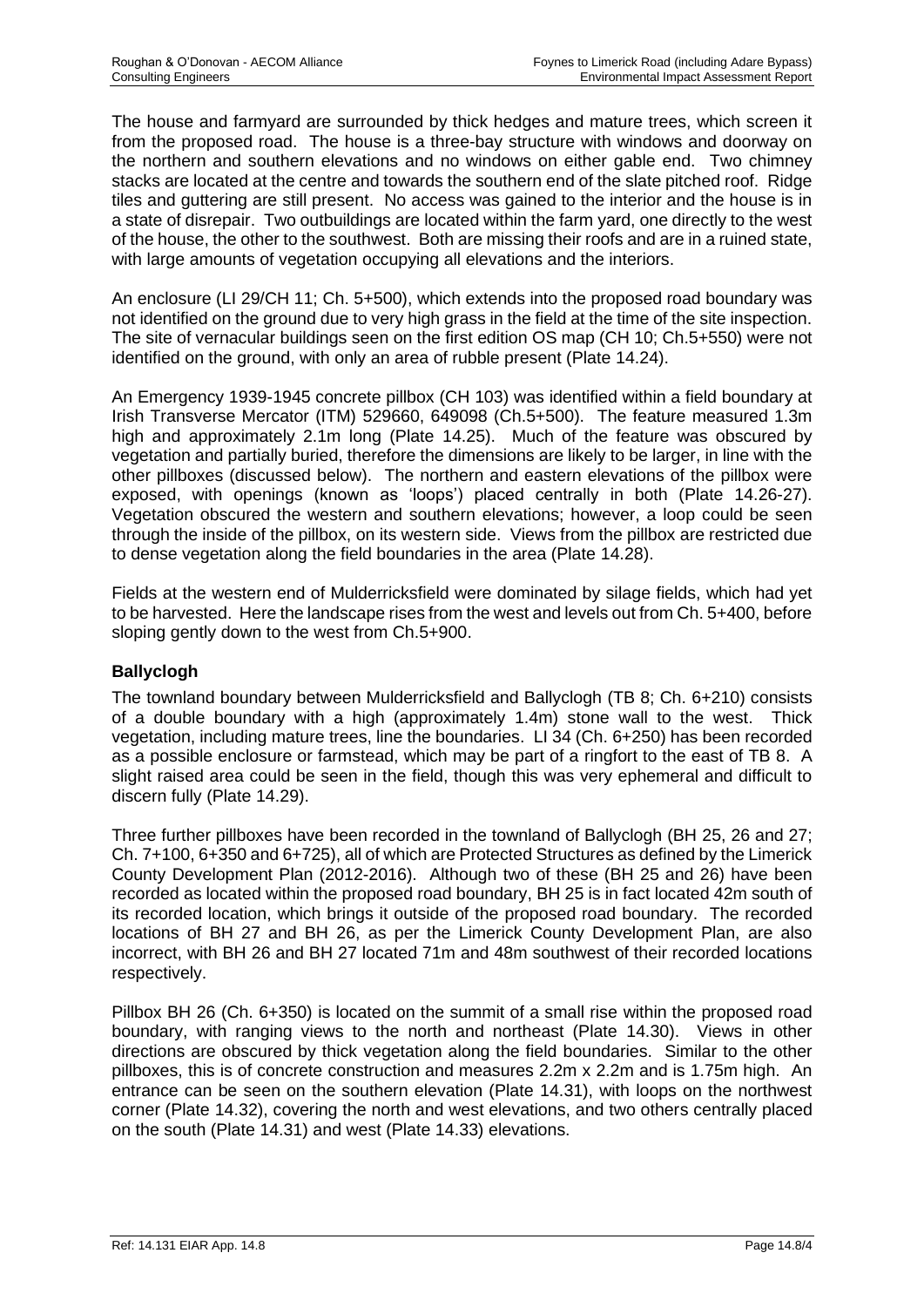Both BH 25 (Ch. 7+100) and BH 27 (Ch. 6 + 725) are located outside of the proposed road boundary. Pillbox BH 27 is located on the summit of a small hill with ranging views to the north, northeast and northwest (Plate 14.34). Directly to the south is a field boundary with heavy vegetation which entirely obscures views in this direction. The pillbox is of concrete construction and measures 2.2m x 2.2m and is approximately 1.15m high. The entrance is located on the southern elevation but is only visible through the loops due to vegetation on the exterior (Plate 14.35), with each elevation having loops centrally placed (Plates 14.36 - 14.38). Much of the lower half of the structure appears to be buried, including the entrance on the southern elevation. Metal structural pillars can be seen protruding from the northeast, southeast and northwest corners of the structure (Plate 14.36-38).

Pillbox BH 25 is located on a raised area in the centre of a large field, as with BH 27, the lower half of this pillbox has been buried, sealing off the entrance along the east elevation (Plate 14.39). Views are extensive to the west (Plate 14.40), with views in other directions obscured by hedgerow vegetation. The pillbox measures 2.2m x 2.2m and is approximately 0.9m tall, with loops located on all corners of the structure (Plates 14.41-44).

An additional pillbox, which is not recorded in the Limerick County Development Plan, was discovered during the survey at ITM 531603, 648679 (CH 104; Ch. 20+700). This structure is located within a field boundary, oriented northwest to southeast. Due to its location within the field boundary much of it is obscured by vegetation, with only the southern elevation exposed (Plate 14.45). The structure is 2.2m wide and 0.95m high, indicating much of the lower half is buried. The entrance can be seen, through the southern loop, to be located on the western elevation (Plate 14.46). Loops are located centrally on all elevations.

Townland boundary TB 7 (separating Ballyclogh and Ballyellinan), consisting of Lismakeery stream with dense vegetation, runs through the proposed road boundary from east-west, as does AAP 5. This AAP incorporates the stream and areas of boggy ground to the north and south. No specific archaeological features were identified in this AAP.

A number of features of possible archaeological origin have been identified during the LiDAR survey in the townland of Ballyclogh, within the proposed road boundary (LI 40; Ch. 20+200) and surrounding it (LI 37-39; Ch. 20+300-550). LI 40 is a small enclosure, possibly a ringfort, which may be visible on the ground; however, the remains are extremely ephemeral and difficult to discern (Plate 14.47). Feature LI 38, which may be a ringfort or demesne feature, is clearly visible in the landscape (Plate 14.48) while LI 37, which may represent a possible deserted medieval settlement, was not discernible.

The demesne of Ballyclogh House (DL 1) is located within and to the south and southwest of the proposed road and originally covered an area of c.60 ha. The ruins of Ballyclogh House are located 500m west of the proposed road, with the proposed road crossing the eastern side of the demesne, severing the very eastern edge from the remaining area. The boundary of the demesne can be traced in the field boundaries and mature trees across the landscape, with a 280m long tree belt associated with the demesne located within the proposed road boundary at Ch. 20+150 – 400 (Plate 14.47). LI 38, mentioned above, may also be a demesne feature, rather than a ringfort, and is located outside of the proposed road boundary.

The landscape across Ballyclogh slopes from the western end gently westwards and south westwards, with the majority of field being use for grazing or silage production.

# **Ballycullen / Ballyellinan**

The link road to Askeaton and the N69 extends from the townland of Ballyclogh, Ballyellinan, Ballycullen and through the townland of Cloonreask. The townland boundary between Ballyellinan and Ballycullen (TB 10; Ch. 10+300) consists of Lismakeery stream with dense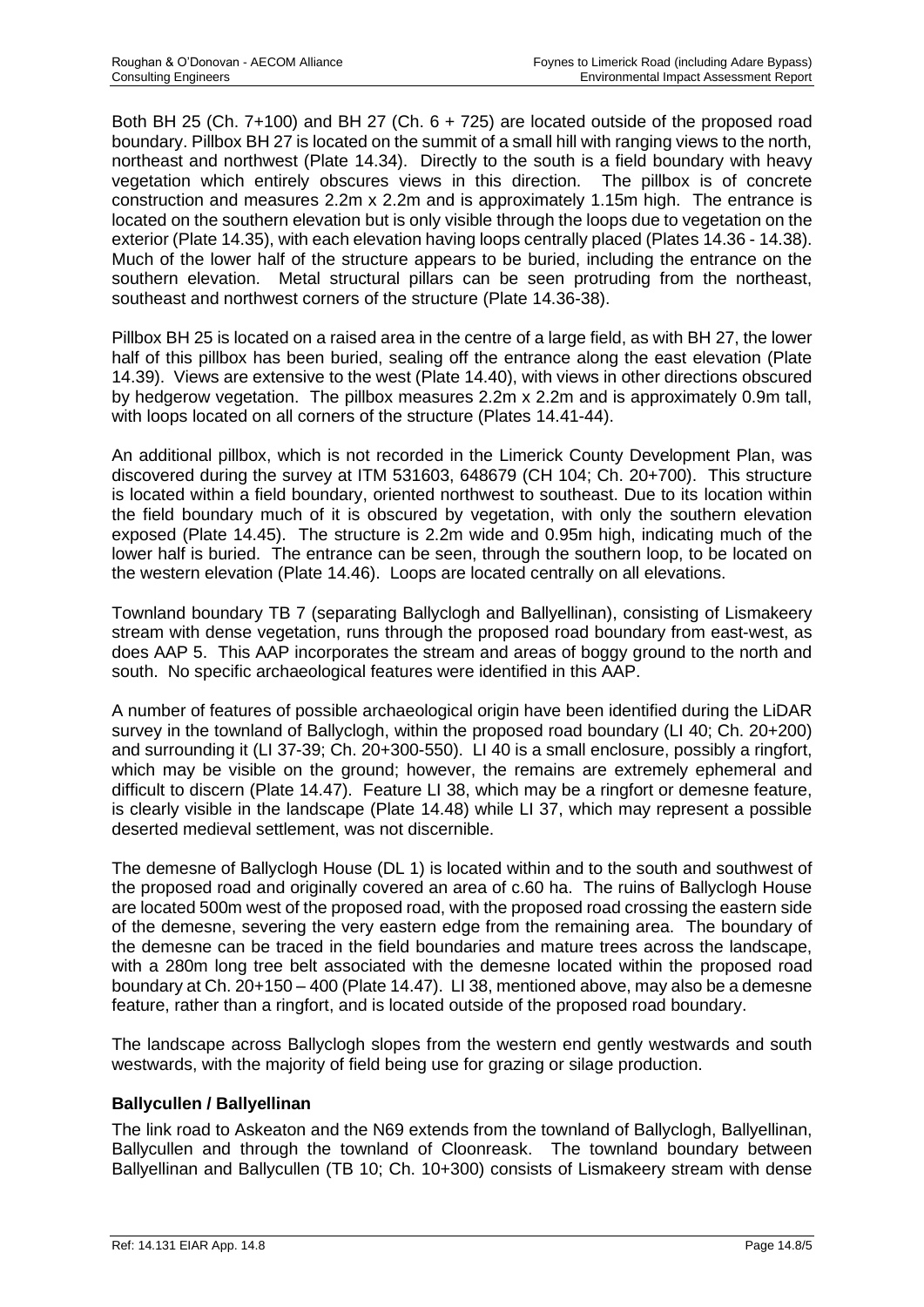vegetation and has also been identified as an AAP (AAP 5). LI 13 (Ch. 10+450), a possible oval enclosure and CH 16 (Ch. 10+450), a vernacular building in ruins, were identified in this area (within the proposed road boundary); however, access was not possible due to aggressive livestock. LI 14 (Ch. 10+800) is located 35m northwest of the proposed road boundary, although some darker patches of grass were evident in the area, which may be seen to form elements of a potential circular feature (Plate 14.49), it was not possible to obtain an accurate view of LI 14 from the ground.

The demesne (DL 2) of Ballycullen House (BH 20; Ch. 20+600) is located adjacent to the proposed road, from Ch. 20+400 – 21+400. Ballycullen House (BH 20) is located 194m east of the proposed road and is well screened by high walls along the local road and mature trees to the north, southwest, south and southeast. The demesne originally covered an area of c. 47 ha. The dense tree lines to the north, southwest, south and southeast of the house allow the edge of the demesne to be easily traced in the landscape, with the south eastern and southern treeline abutting the proposed road boundary.

## **Cloonreask / Coolrahnee**

Townland boundary TB 11 (Ch. 10+950), between Ballycullen and Cloonreask, consists of a small unnamed stream (Plate 14.50) and is identified as an AAP (AAP 6). No specific archaeological features were identified in this area. The disused Limerick and Foynes Branch of the Waterford Limerick and Western Railway (CH 18; Ch. 11+300) bisects the area in a northwest-southeast orientation. Much of the railway infrastructure, including tracks, bridges and level crossings survive along its length (Plate 14.51).

A possible settlement cluster (LI 16; Ch. 11+400) was identified in Cloonreask, however the field containing this feature was yet to be harvested for silage at the time of survey and no sign of the feature was identified. A further AAP is also located in Cloonreask (AAP 7), centred on a small stream. Access was only possible to the northern bank of the stream and no archaeological features were identified.

The landscape across Cloonreask if one of flat pasture and silage fields. A further pillbox (CH 106; Ch. 11+000) was identified within a field boundary, outside of the proposed road boundary. Only half of its eastern elevation is exposed (Plate 14.52) and it measures 1.2m high, with stone rubble obscuring the base. Views from the pillbox to the east and south are of flat land with thick hedgerows obscuring long-range views.

The townland boundary between Cloonreask and Coolrahnee (TB 54; Ch. 11+900) consists of a field boundary hedge.

#### **Lismakeery**

The townland boundary between Ballyclogh and Lismakeery (TB 12; Ch. 21+000) is the Lismakeery stream, which has also been identified as an AAP (AAP 8. This AAP also encompasses an area of boggy ground; however, no specific archaeological features were identified here during the site inspection.

The proposed road traverses the townland of Lismakeery from west to east. The very eastern (AAP9) and western (AAP 8) fields in Lismakeery townland both contained a high level of rushes, indicating waterlogged ground. The remainder of the fields in this townland are pasture and silage fields, which had yet to be harvested. No archaeological features were identified within the proposed road boundary in this townland; however, a ringfort (AH 19; Ch. 21+550) is located 23m south of the boundary. This feature possesses an earthen bank, faced with stones in a number of areas. It is extremely overgrown and access to the interior was not possible (Plates 14.53–54).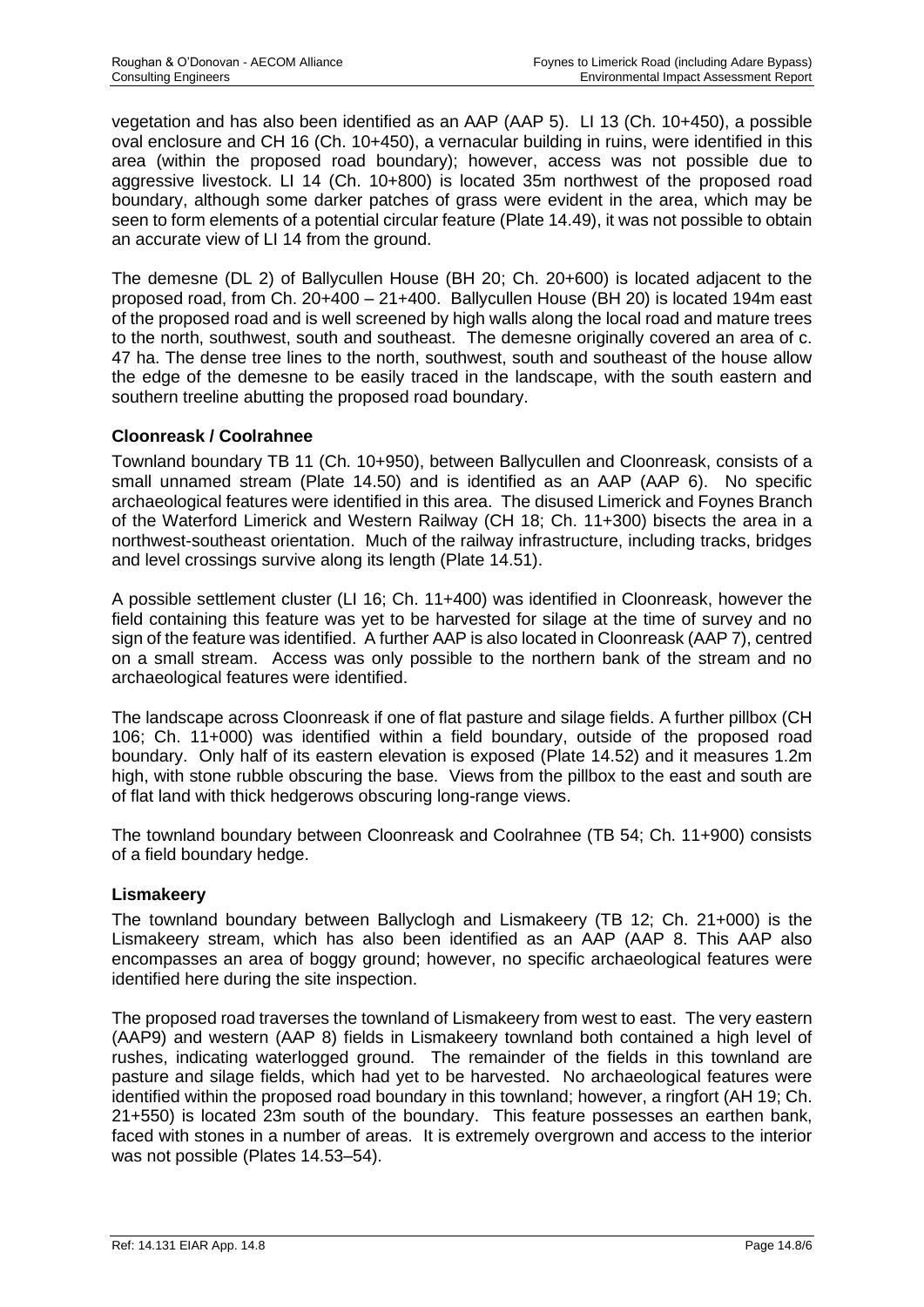A vernacular structure (CH 85; Ch. 21+450) was also identified 40m south of the proposed road, to the west of AH 19. This was part of a farm complex which is recorded on the first edition OS maps. A rubble stone outbuilding with entrance on the southern elevation was built in to the boundary of the field to the north. This pitched roof structure is missing its roof but has a smaller corrugated iron roofed structure affixed to its western gable. Both gables of the main structure contain rectangular openings at the top of the gables which are set in red brick, while an entrance is present on the southern elevation (Plates 14.55–58).

## **Baunreagh**

The townland boundary between Lismakeery and Baunreagh (TB 13; Ch. 21+950) is Aghalacka stream, with dense vegetation on both banks as well as boggy waterlogged ground with frequent rushes present. It is also recorded as an AAP (AAP 9); however, no archaeological features were identified during the site inspection. Two monuments are recorded in this area (AH 75 and 76, a *fulacht fia and further excavations*) within the proposed road boundary, these represent features previously excavated as part of the Gas Pipeline to the West Project. Their presence does indicate an increased potential for prehistoric remains in the area, with two other *fulachtaí fia* and a pit also recorded to the northwest (AH 78, 79 and 77).

## **Ballynacaheragh / Milltown North**

The townland boundary between Baunreagh and Ballynacaheragh is the R518 road from Askeaton to Rathkeale (TB 14; Ch. 22+550). The townland boundary between Ballynacaheragh and Milltown North (TB 15; Ch. 23+350 – 23+600) consists of a hedge partially located within the proposed road boundary. While no archaeological, built or cultural heritage features are located within the proposed road boundary in this townland, a number of ringforts (AH 21, 22 and 24) and possible enclosures (LI 42, 43) have been recorded to the south, indicating the considerable presence of early medieval populations in this area. AH 24 is located directly adjacent to the proposed road boundary, but no trace can be seen on the ground; however, below ground remains associated with this monument are present within the proposed road boundary.

Evidence for prehistoric activity, in the form of a *fulacht fia*, has also been found during excavations in advance of the Gas Pipeline to the West project (AH 85; Ch.23+300). The majority of the fields along the proposed road in this area are silage fields which had yet to be harvested at the time of survey.

# **Boolaglass**

The townland boundary between Ballynacaheragh and Boolaglass (TB 16; Ch. 24+050) is the River Deel, which flows south to north. AAP 10 is located in this area due to the presence of the river, while no archaeological remains were identified during the survey, there remains potential for below ground remains to be encountered during construction. Part of AAP 10 is currently occupied by forestry, which may have disturbed any archaeological remains in that area.

LI 53 (Ch. 24+200) is recorded as a tree covered mound located outside of the proposed road boundary. Upon inspection it could be seen that the mound was no longer tree covered but was clearly identifiable (Plate 14.59). The mound and trees are illustrated on the first edition OS map, but are not marked on later editions.

#### **Bullaun**

The townland boundary between Boolaglass and Bullaun, TB 17 (Ch. 24+500) is the River Cloghatrida, a tributary stream of the River Deel and also an AAP (AAP 10). Much of the townland of Boolaglass to the east is occupied by forestry, while that in Bullaun is farmed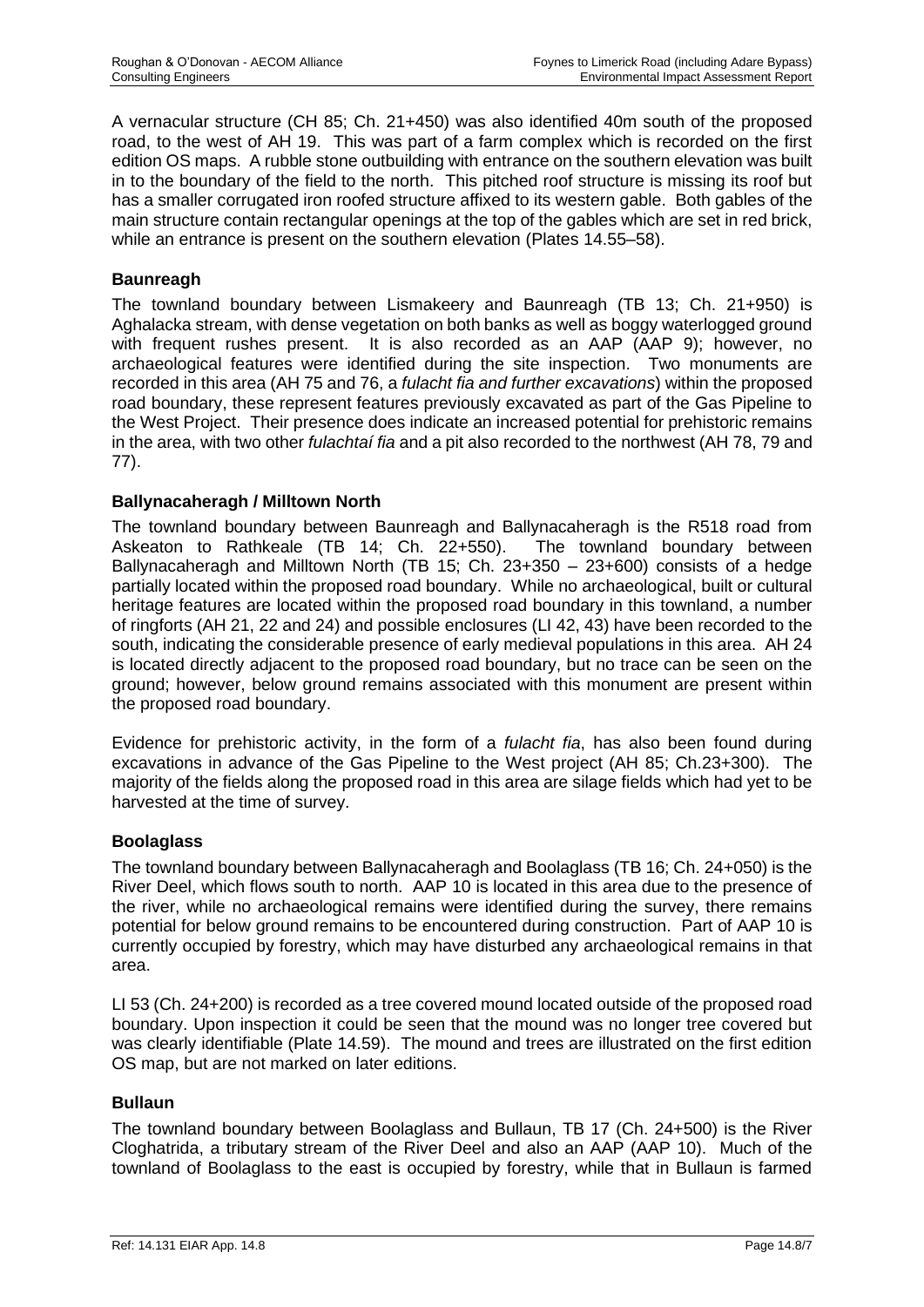pasture land. The land across Bullaun is flat, being on the floodplain of the River Deel. Access to all lands within Bullaun was not possible at the time of survey. No known archaeological, built or cultural heritage features are located within the proposed road boundary in Bullaun.

# **Feeagh / Nantinan**

The townland boundary between Feeagh and Nantinan (TB 18; Ch. 25+200) is a drain leading to the River Cloghatrida to the north. This boundary has also been identified as an AAP (AAP 11), which includes an area of boggy ground within the proposed road boundary. Access was only gained to the southern end of the AAP and no archaeological features were noted (Plate 14.60 –61). No access was gained to fields within Nantinan townland. The landscape at the northern end of Feeagh is flat, leading from Bullaun, before rising towards the south past Wellmount and into Ardgoul South.

Two substantial gate posts (CH 105; Ch. 25+800) are located 83m to the west of the proposed road boundary (Plate 14.62–63), although located outside of Wellmount demesne (the northeast corner of which is located 65m southwest of the proposed road boundary) and these may be associated with the house and demesne as they provide access to the field directly adjacent to the demesne.

## **Ardgoul South**

The townland boundary between Feeagh and Ardgoul South (TB 19; Ch. 25+950) is a drystone wall with mature vegetation. No archaeological, built or cultural heritage features are located within the proposed road boundary in this townland. A disused limekiln (CH 31; Ch. 26+050) was noted that is located 127m to the west (Plates 14.64–66). Measuring approximately 5.5m x 4.5m, 1.6m of the elevation was exposed, with the top of the kiln obscured by vegetation. The draw hole at the base of the kiln is located on its eastern elevation and it is constructed as a free-standing structure. The kiln is located east of the former Wellmount House, on the edge of the former demesne and is marked, but not labelled, on the first edition OS map. By the publication of the 25-inch edition, the kiln is labelled as disused.

Wellmount House Demesne (DL 3) is located 65m southwest of the proposed road boundary. On the first edition OS map the southern boundary of the demesne is defined by a line of trees, with a further line planted north-south, to the southwest of the house. No defining landscape features can be seen at the eastern side of the demesne, closest to the proposed road. The treeline along the southern boundary and that to the southwest of the house survive today while no features can be seen at the eastern side.

# **Graigeen**

The townland boundary between Ardgoul South and Graigeen (TB 20; Ch. 26+300) is a small unnamed stream which has also been identified as an AAP (AAP 12). This AAP extends southwards to cover an area of boggy ground; however, no archaeological features were noted in this area. The northern part of Graigeen, to the north of a local road, is largely occupied by scrub land, with the land to the south of the road used for grazing (Plate 14.67).

A field system (LI 64; Ch. 26+800) has been identified to the east of the proposed road boundary, which may be associated with ringfort AH 29 (Ch.26+900). A further ringfort (LI 65; Ch. 26+800) has also been identified to the west of AH 29. Access to these fields was not gained during the site inspection, therefore the presence of these features could not be assessed, though all are located outside of the proposed road boundary.

The area to the south of the local road, east of the R518, is part of Stoneville demesne (DL 5). Stoneville House is located 670m west of the proposed road, with the very north eastern corner of the demesne being impacted by the proposed road. On the first edition OS map the area impacted by the proposed road has the same field pattern as today, but with a vernacular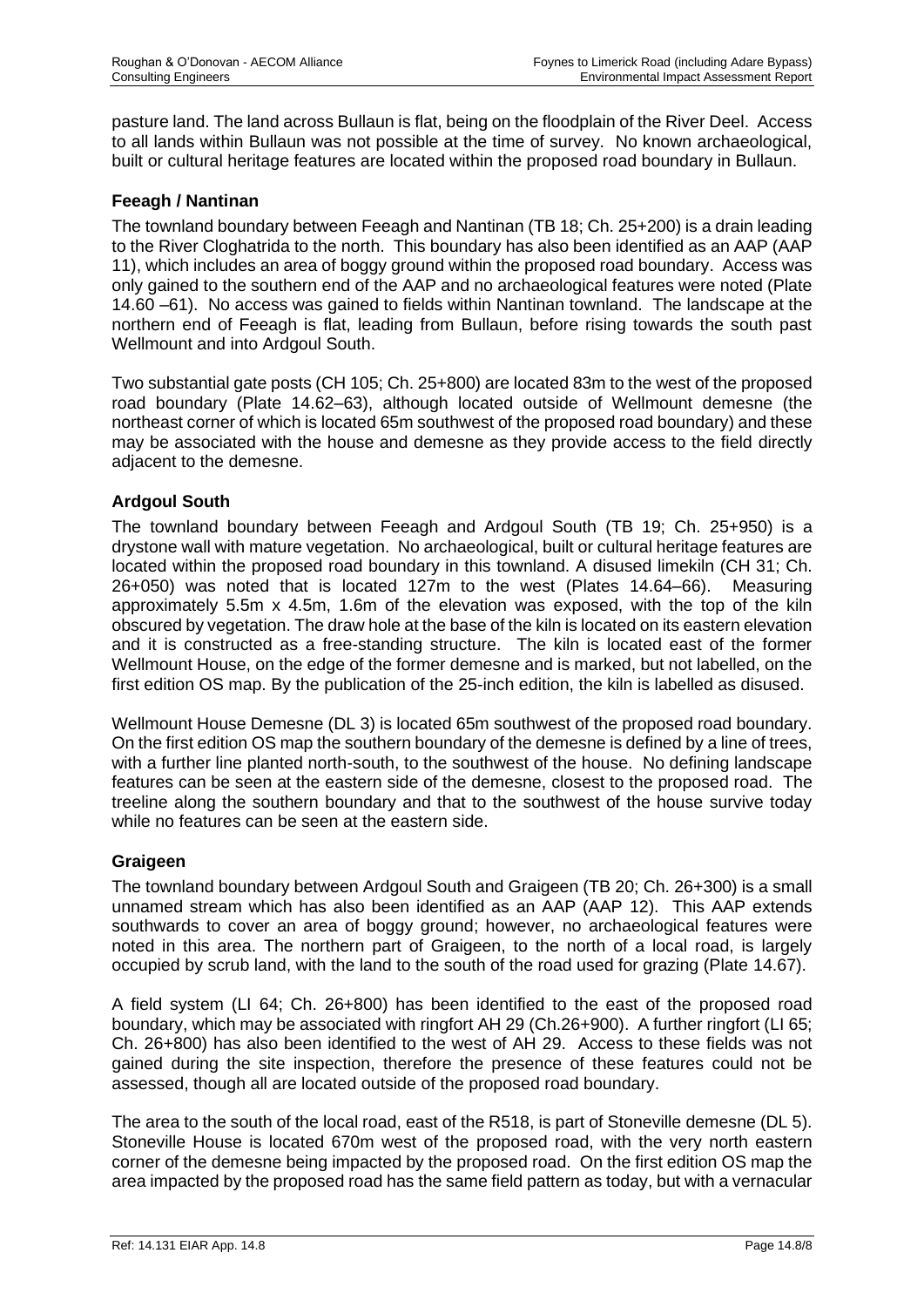structure located close to the junction of the local road and the R518 (CH 90), no trace of this building was seen on the ground. This part of the demesne is identified as a deer park on the first edition OS map, but by the time of the 25-inch OS map the area of the deer park has been reduced, with the western half of the demesne land no longer marked as part of the deer park.

## **Ballingarrane**

The townland boundary between Graigeen and Ballingarrane (TB 21; Ch. 26+950) forms part of the Cloghatrida stream, with a thin belt of woodland running along the boundary. It has been identified as an AAP (AAP 13); however, access to the area was not possible at the time of the survey. The proposed road crosses the R518 at this point as it heads southwards towards Rathkeale across a largely flat landscape with gentle undulations. Much of the land within the proposed road boundary, to the east of the R518, is occupied by silage fields, which had yet to be harvested at the time of survey (Plate 14.68). Due to this, LI 69 (Ch.27+400; possible oval enclosure) was not identified on the ground, however it may be obscured by vegetation. CH 39 (Ch. 27+650), the site of vernacular buildings directly adjacent to the proposed road boundary, is no longer present, with a modern bungalow sited in this location.

The Rathkeale & Newcastle West Junction railway (CH 37; Ch. 27+550 – 28+450) passes through the proposed road boundary in a north northwest to south southeast direction. The railway line survives well along its northern and southern ends and is bound on each side by dense vegetation cover.

## **Kyletaun**

The townland boundary between Ballingarrane and Kyletaun (TB 22; Ch.28+200) consists of the Cloghatrida stream, which has been identified as an AAP (AAP 14). Access to the southern bank of the river was not possible during the survey, however the northern bank and field was quite boggy with frequent reed growth but showed no evidence for archaeological remains (Plate 14.69).

AAP 15 (Plate 14.70) is also located in Kyletaun and represents an area of marshy ground which has the potential to preserve archaeological remains, including organic remains. A crannog (AH 34; Ch. 29+050) has been identified 173m to the west of the proposed road, while the Knockaunavad stream flows north to south along the western edge of the proposed road boundary. This indicates increased potential for other archaeological remains to be identified, with the potential for organic preservation considered to be high. Much of this area is also marked as marshy ground and liable to floods on the first edition OS mapping (c.1840) with few field boundaries, however, by the time of the 25-inch OS map (c.1900) the area appears to have been partially reclaimed, with new field boundaries (corresponding to those present today) having been established. A townland boundary (TB 23) also crosses this AAP, separating the townlands of Kyletaun and Rathkeale.

#### **Rathkeale**

Much of the landscape through which the proposed road runs in the townland of Rathkeale is occupied by recently harvested silage fields (Plate 14.71–72). No archaeological sites are recorded within the proposed road boundary in this area and none were identified during the site inspection.

The Irish Palatine Heritage Centre (BH 1) is located at the very south western end of the proposed road boundary, with the boundary adjacent to the western side of the goods shed (southern building).

The Centre originally served as a railway station with goods shed to the rear and was built in 1867. The Railway Station was relocated and rebuilt as part of the Rathkeale Bypass in the 1990s. The station building is a detached three-bay two-storey building, having a multiple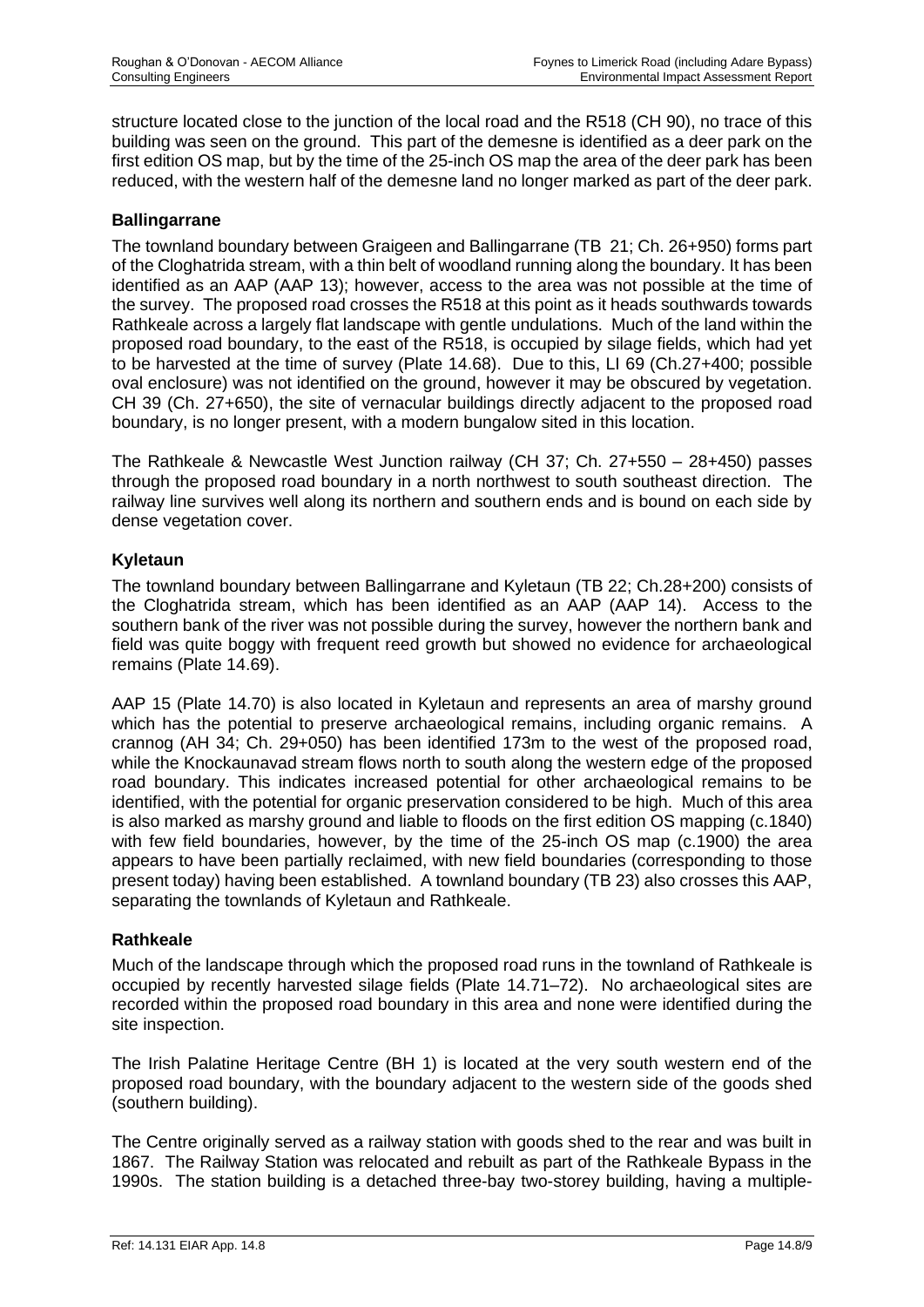bay single-storey block to the southeast elevation, recently glazed lean-to addition to the southwest (rear) and a gabled northwest bay to the northeast (front) elevation. The roofs are pitched slate with cut limestone chimneystacks, overhanging sheeted eaves and cast-iron rainwater goods. The walls are of rubble limestone construction with cut limestone quoins. The door openings are square-headed at the ground floor, front elevation, set within a gabled projection with pitched slate roof and having a timber battened door with cut limestone surround and lintel.

The remains of a detached gable-fronted former goods shed (Plates 14.73–75) is located to the southwest with a single-bay single-storey lean-to to the southeast elevation. The roof is no longer present and the interior is covered in vegetation. The walls are constructed of rubble stone with buttresses. Square-headed openings on the side elevations are now blocked, with red brick relieving arches above. A lunette opening is located on the north-east gable, but is now blocked, with cut limestone surround and sill. There are segmental-arched openings on the gables with cut limestone surrounds and voussoirs, one is now blocked, the other with timber battened door.

## **Wolfesburgess East**

The townland boundary between Rathkeale and Wolfesburgess East (TB 24; Ch. 50+700) is a drystone wall with dense vegetation. All of the land within the proposed road boundary in Wolfesburgess East has been identified as an AAP (AAP 16) due to the presence of the Carrignamedina stream, which flows through the area, west to east, and areas of marshy ground. The existing N21 road runs directly to the south of the proposed road boundary. AH 35 (Ch. 50+750) is recorded within the proposed road boundary, however this is a redundant record. CH 42 (Ch. 50+950), vernacular buildings, are located directly north of the proposed road and are recorded on the first edition OS maps (c.1840). A modern house now serves as the residence, with modern farm sheds surrounding the historic sheds within the farmyard. Access to the farmyard was not possible at the time of survey. Land within the area is used for rough grazing.

#### **Blossomhill / Rathkeale Commons**

The townland boundary between Wolfesburgess East and Blossomhill (TB 25; Ch. 51+050) is partly the Carrignamedina stream (northern half), while the southern half is not currently visible on the ground. However, during the 19th century the southern part of the boundary was part of a laneway from a local road to the east, leading west and south westwards, towards fields to the south of the current N21. No evidence for this laneway portion of the townland boundary was seen during the inspection.

No archaeological features were identified within the proposed road boundary during the inspection, though many of the fields at the eastern side of the townland were inaccessible. The majority of the land is used for grazing (Plate 14.76), while a large natural stone outcrop partially covered in vegetation was identified to the west of the local road which runs through the townland (Plate 14.77–78). This outcrop is located outside of the proposed road boundary.

The townland boundary between Blossomhill and Rathkeale Commons (TB 26; Ch. 51+500) crosses the proposed road to the east and west of the local road. To the west the boundary is formed by a thick hedge which once served as a laneway leading from the local road to a number of houses to the west (CH 93-96; no longer present), while on the east the boundary is no longer visible but was once a field boundary which has since been removed.

# **Clogh West / Croagh Commons**

The townland boundary between Blossomhill and Clogh West (TB 27; Ch. 51+800) is formed by a local road, with the boundary between Clogh West and Croagh Common (TB 28; Ch.51+800) to the south also running along an existing road.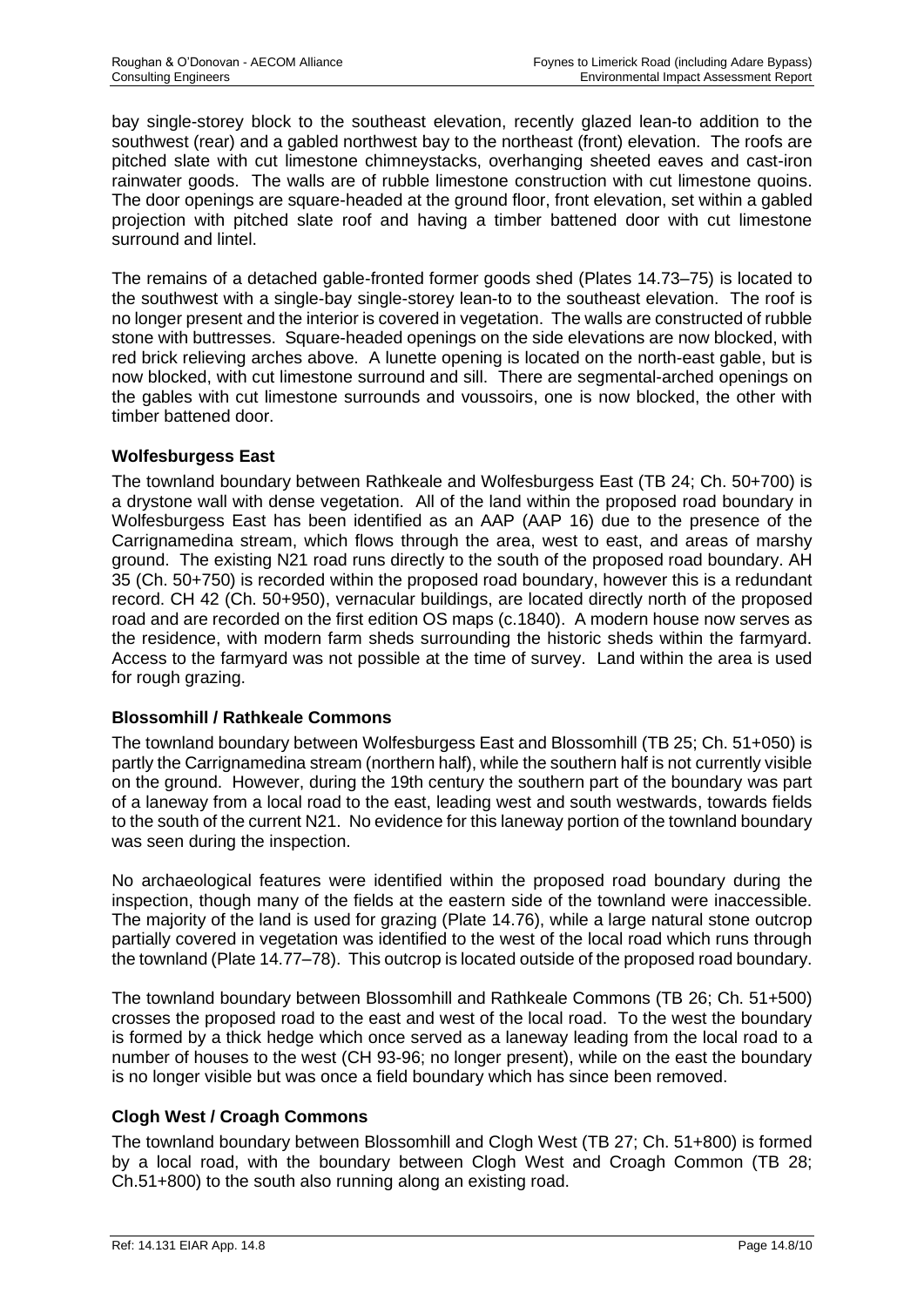Fields at the western side of the townland are pasture and silage fields with no evidence for archaeological features (Plate 14.79). Access to approximately two thirds of the fields in this townland was not possible at the time of survey, including that field which contained LI 82 (Ch. 52+900), a small circular depression with possible ditch, which may represent a former quarry.

## **Ballycannon / Clogh East**

The townland boundary between Clogh East and Ballycannon (TB 30; Ch. 53+400) traverses the proposed road from east to west and is formed by a drystone wall with dense vegetation. A dry-stone wall with mature vegetation also forms the townland boundary between Ballycannon and Clogh West (TB 29; Ch. 53+000). No archaeological features were identified within the proposed road boundary in this area and no access was gained to Clogh East due to the presence of a bull. The fields of Ballycannon townland were all occupied by pasture and silage fields (Plate 14.80–81) and no archaeological features were identified during the survey.

# **Croagh**

The townland boundary between Ballycannon and Croagh (TB 31; Ch. 53+800) consists of a hedgerow with mature vegetation. Fields at the western side of the townland were not accessible at the time of the survey. Lands to the north of Smithfield House demesne (DL 6), which borders the proposed road boundary to the south were accessible; however, they were predominantly silage fields that had yet to be harvested (Plate 14.82–83). This severely limited visibility in this area and features LI 75 and 76 (curvilinear bank and oval enclosure; Ch.55+550 and Ch. 55+600) were not identified. Access to the field containing LI 74 (Ch.55+600), a possible farmstead including a platform and associated field system and CH 46 (Ch.55+600), a disused limekiln, was not possible, therefore the presence and survival of these features could not be assessed.

To the east of Smithfield demesne, the crop had been harvested, however no archaeological features were identified.

Smithfield House (BH 4; Ch.55+250) and demesne (DL 6; Ch. 55+100 – 55+500) are located to the south and west of the proposed road. The northern and eastern edges of the demesne are directly adjacent to the proposed road boundary. Smithfield House, located 153m west of the proposed road, is a detached five-bay three-storey house, built c. 1780, with a crenellated porch to front (south) elevation and two-storey recent extensions to rear (north) elevation. It possesses a pitched slate roof with rendered chimneystacks. Square-headed openings with painted stone sills and replacement uPVC windows feature across the building.

The associated demesne covers an area of c. 23ha, with all boundaries lined with mature trees. Those mature trees at the northwest corner, which will be closest to the proposed road, are not present within the historic OS maps and is likely to represent a 20th century rearrangement of the tree lines.

#### **Graigue**

The townland boundary between Croagh and Graigue (TB 32; Ch. 55+900) consists of a managed hedge. AH 32, a ringfort, is located 50m northwest of the proposed road boundary, however access was not gained to this field and the condition of the monument could not be assessed.

Castle Farm House, BH 3 (Ch. 56+100), is located on a c0.4ha site adjacent to the proposed road with the north-western corner of its lawn adjacent to the proposed road. This house is a detached three-bay two-storey house, built c. 1880 (although no depicted on historic OS maps form this period), with a portico to the front (east) elevation and extensions to the rear (west) elevation. It possesses a hipped slate roof with rendered chimneystacks, roughcast rendered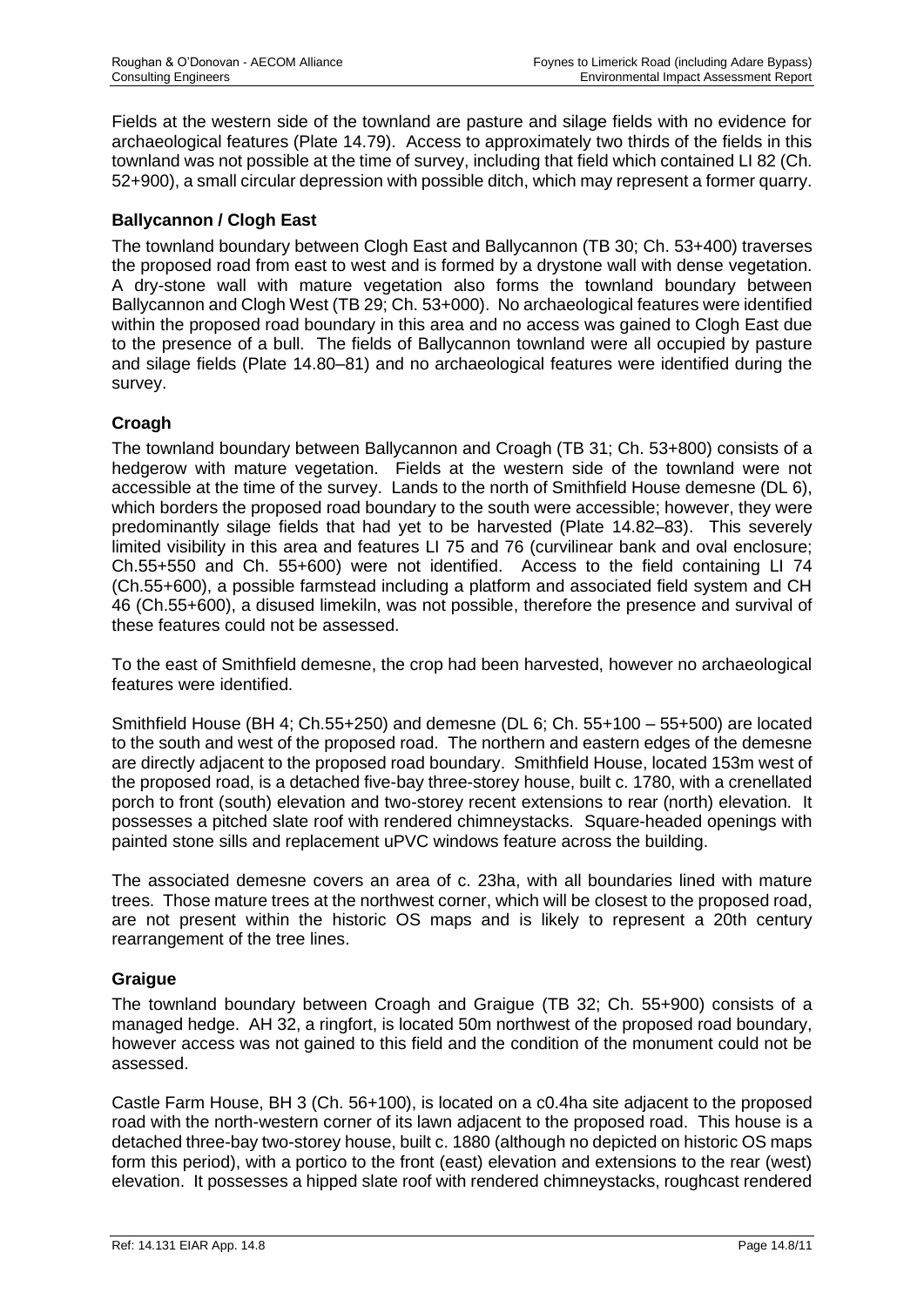walls and render plinth course. The first floor has one-over-one pane timber sliding sash windows and concrete sills, while the ground floor has bipartite one-over-one pane timber sliding sash windows and concrete sills. There are a pair of square-profile rendered piers with pedimented caps and double-leaf metal gates in front of the property, with rendered boundary walls.

The ruins of Smithfield mill (CH 48; Ch.56+150) are located 95m southeast of the proposed road boundary, to the rear of two residential properties. This was a corn and wool mill that operated in the 19th century, becoming disused during the 20th century. The mill accessed water from the Clonshire River, which flows south-north to the east of the mill site. From historic map analysis it can be seen that the mill and its features, such as the mill race, sluice and mill dam were all located outside of the proposed road boundary.

Fields in Graigue townland were occupied by pasture and silage fields (Plate 14.84) and no new archaeological features were identified during the site inspection.

## **Clonshire More**

The townland boundary between Graigue and Clonshire More (TB 33; Ch. 56+550) consists of the River Clonshire which flows south to north through the proposed road. This has also been identified as an AAP (AAP 17); however, no archaeological features were noted during the site inspection. Clonshire Bridge (CH 49; Ch.56+500) is located within the proposed road boundary and consists of a single span road bridge that has been in existence since at least the 1830s.

Clonshire Castle (AH 69/BH 34; Ch. 56+450) is located 70m east of the proposed road. Clear views of the Castle can be seen from the local road to the west, over which the proposed road passes (Plate 14.85), as can views from the proposed road to the northeast towards the Castle (Plate 14.86). Views from the Castle directly west are blocked by a belt of mature trees.

The fields within the proposed road boundary in Clonshire More were silage fields, which had yet to be harvested at the time of the survey (Plates 14.87–88) and no new archaeological features were identified. The landscape rises gently to a summit to the east of ringfort AH 33 before falling gently as the proposed road moves north eastwards.

#### **Gortnagrour**

The townland boundary between Clonshire More and Gortnagrour (TB 35; Ch.57+300) consists of a mature hedgerow with dense tree cover. Two fields in Gortnagrour are transected by the proposed road, with one containing a possible enclosure (LI 67; Ch.57+450). Access was not gained to this field during the survey, therefore the presence of this feature could not be confirmed.

#### **Clonshire Beg**

The townland boundary between Gortnagrour and Clonshire Beg (TB 35; Ch. 57+650) consists of a local road. Sections of four fields are located within the proposed road boundary in this townland, with the disused Limerick and Foynes Branch of the Waterford Limerick and Western Railway (WL&WR) transecting the proposed road from east to west. Two fields to the south of the railway are under crop (Plate 14.89) while those to the north are pasture fields (Plate 14.90). No new archaeological features were identified within this area.

The demesne associated with Clonshire Lodge (DL 7; Ch. 57+500-58+000) is located 33m south of the proposed road boundary. The demesne encompasses c. 63 ha, with numerous landscape features and planting at the centre and southern ends of the demesne. The northern end, adjacent to the proposed road, is largely occupied by Clonshire Equestrian Centre, which consists of large modern sheds and sand arena and an outdoor cross-country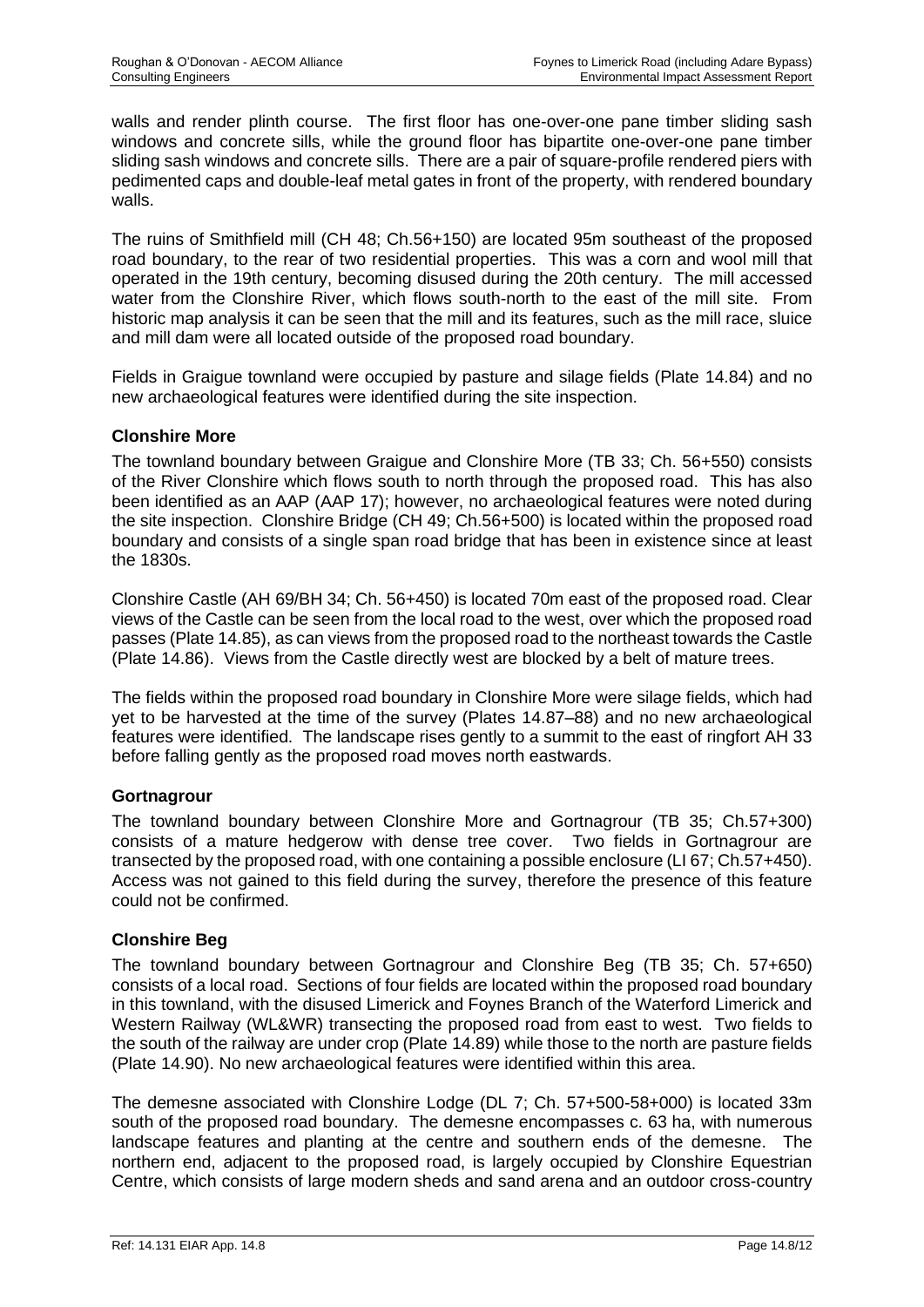jump area. The gate lodge (BH 11; Ch. 57+550) of Clonshire Lodge is in a ruinous condition and located in an overgrown area to the south of the Equestrian Centre, 136m south of the proposed road.

## **Rower More**

The townland boundary between Clonshire Beg and Rower More (TB 36; Ch. 58+150) is the River Greanagh (A) which is also AAP 18. No archaeological features were noted within this AAP during the site inspection. Two fields are located within the proposed road boundary in this townland, one of which is under crop (Plate 14.91), the other pasture (Plate 14.92), with the landscape rising gently to the northeast.

## **Tuogh**

The townland boundary between Rower More and Tuogh (TB 37; 58+500) is a mature hedgerow, with the majority of fields in this area, as far as the local road to the northeast, being under crop (Plate 14.93).

An enclosure, AH 39 (Ch. 58+750), is located within the proposed road boundary, however access was not possible due to the presence of crops. To the east of the local road two features have been recorded. LI 63 (Ch. 59+100) is a mound which may be natural (Plate 14.94), located within the proposed road boundary, while the other is an enclosure and associated field system (LI 62; Ch. 59+050) 8m to the north of the proposed road. LI 63 is visible in the field, however due to restricted access the presence and nature of LI 62 could not be established at the time of survey.

Cregaun House (BH 9; Ch. 59+050) is located 120m north of the proposed road, with the main house shielded from part of the proposed road by a belt of trees to the southeast. The house is a detached four-bay two-storey irregular-plan house, built c. 1870, with projecting gablefronted bays to front (south) elevation, west elevation and rear (north) elevation. A recent conservatory is located on the front elevation and single-storey extension on the west elevation. The house has a pitched slate roof with timber bargeboards and cut limestone chimneystacks with terracotta chimney pots. The buildings also have snecked limestone walls with an external flue on the east elevation. A six-bay single-storey outbuilding is located to the west of the house, with pitched artificial slate roof, brick chimneystack and rubble limestone walls. A multiple-bay single-storey outbuilding is also located to the north of the house with pitched slate roof and rubble limestone walls. At the entrance to the house, from the local road, are a pair of square-profile crenellated piers with double-leaf cast-iron gates and rubble limestone boundary walls.

Coolah bridge (BH 8; Ch. 59+100) is located adjacent to the proposed road boundary. This is a double-arch humpback road bridge over the River Greanagh (B), built c. 1800. It is constructed of rubble limestone walls with tooled limestone voussoirs to round-headed arches. The bridge also has a concrete U-cutwater on the east and V-cutwater on the west elevation.

#### **Kilknockan**

The townland boundary between Tuogh and Kilknockan (TB 38; Ch.59+250) is the River Greanagh (B). This, plus an area extending 850m east from the River, have been identified as an AAP (AAP 19) owing to the presence of the river and peat deposits to the east. No new archaeological features were identified within the AAP during the site inspection and the presence of LI 56 (Ch. 59+700), a possible enclosure, could not be confirmed due to frequent high reeds and rushes in the field (Plate 14.95).

A large moated site (LI 57; Ch. 59+850) is located partially within the proposed road boundary, identified through LiDAR survey. The survey recorded a rectangular feature measuring 54m x 43m (to exterior of the ditches) located at the boundary of a silage field which had recently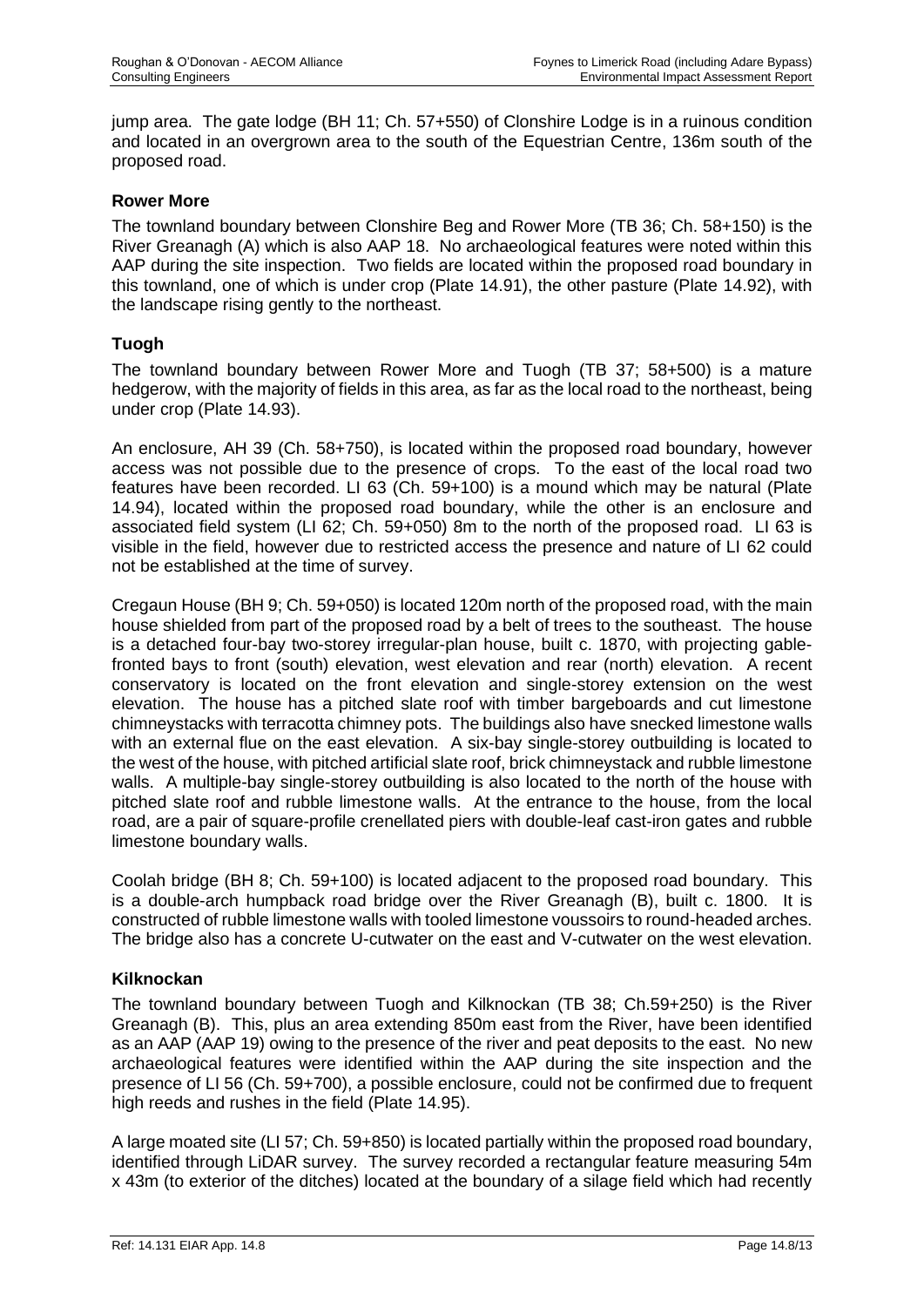been harvested. The field slopes westwards towards the River Greanagh (B) (Plate 14.96), with the field to the west, yet to be harvested, levelling off to a flat plateau (Plate 14.97). The LiDAR imagery shows the eastern side of the moated site to be located on the summit of the hill, with the east-west ditches running downslope. The north, south and west ditches of the moated site were not visible on the ground, with the northern ditch appearing more as a curved ditch surrounding a flatter area (measuring approximately 20m north-south) on the summit of the hill (Plate 14.98–101). This appears as a wider, darker area on the LiDAR data.

## **Curraghbeg**

The townland boundary between Kilknockan and Curraghbeg (TB 39; Ch. 60+100) consists of a drystone wall and mature vegetation. No archaeological features were identified in this area, with CH 61 (site of vernacular buildings located within the proposed road boundary, Ch.60+250), no longer present above ground.

## **Islandea / Curraghbridge**

The townland boundary between Curraghbeg and Islandea (TB 40; Ch. 60+500) consists of a drystone wall and mature vegetation. The landscape here slopes gently down to the east towards the River Maigue. AAP 20 is located in this townland as the presence of the River to the east increases the likelihood of archaeological remains being present. Fields in this area have already been harvested for silage (Plate 14.102), however there was no evidence for LI 58 (Ch. 60+350; Plate 14.103) which is located outside of the proposed road boundary. During discussion with a local farmer, it was mentioned that a row of three cottages were once located along this boundary, in the area identified as LI 58. No structures are marked within the historic map coverage at the proposed road crossing.

## **Ardshanbally**

The townland boundary between Islandea and Ardshanbally (TB 41; Ch.60+900) is the River Maigue, with AAP 20 located on the east and west banks of the river. A number of cultural heritage features are located on the east bank of the river, including the site of a quay (CH 62; Ch. 61+000), a vernacular building (CH 63; Ch. 61+100), the site of a limekiln (CH 64; 61+200), the site of a level crossing (CH 65; Ch. 61+200) and the disused Limerick & Foynes Branch of the West Limerick and Western Railway. No access was possible to the riverside to assess the survival of the quay, nor was access possible to assess the vernacular building or limekiln due to the area being blocked off by fencing associated with the redevelopment of a cottage to the west of the railway line (Plate 14.104–105).

The railway line survives well (Plate 14.106) and is lined with mature vegetation. Access is possible to the lattice bridge (BH 23; Ch. 60+850; Plate 14.107) over the River Maigue, 240m south of the proposed road. This is a triple-span railway bridge, built in 1856. It is constructed of coursed cut limestone piers, those at the central span having cut limestone caps and Vcutwaters, supporting a metal span with lattice work parapets to the centre of the span (Plate 14.107).

The landscape steadily rises from the river bank towards the east and northeast. A number of enclosures and ringforts have been identified within this townland (AH 40, 57, 58, 64, 65 and 66), with AH 40 (Ch. 61+350), AH 58 (Ch. 61+850) and AH 64 (Ch. 61+300) within the proposed road boundary. AH 40 appears to have been removed by the construction of the railway, while the area around AH 64 was uneven with numerous small banks and depressions. A pattern to these was difficult to discern; however, some may represent elements of the enclosure (Plate 14.108). The presence of livestock impeded the assessment of AH 58, however the LiDAR survey did not record any evidence of this feature in this area.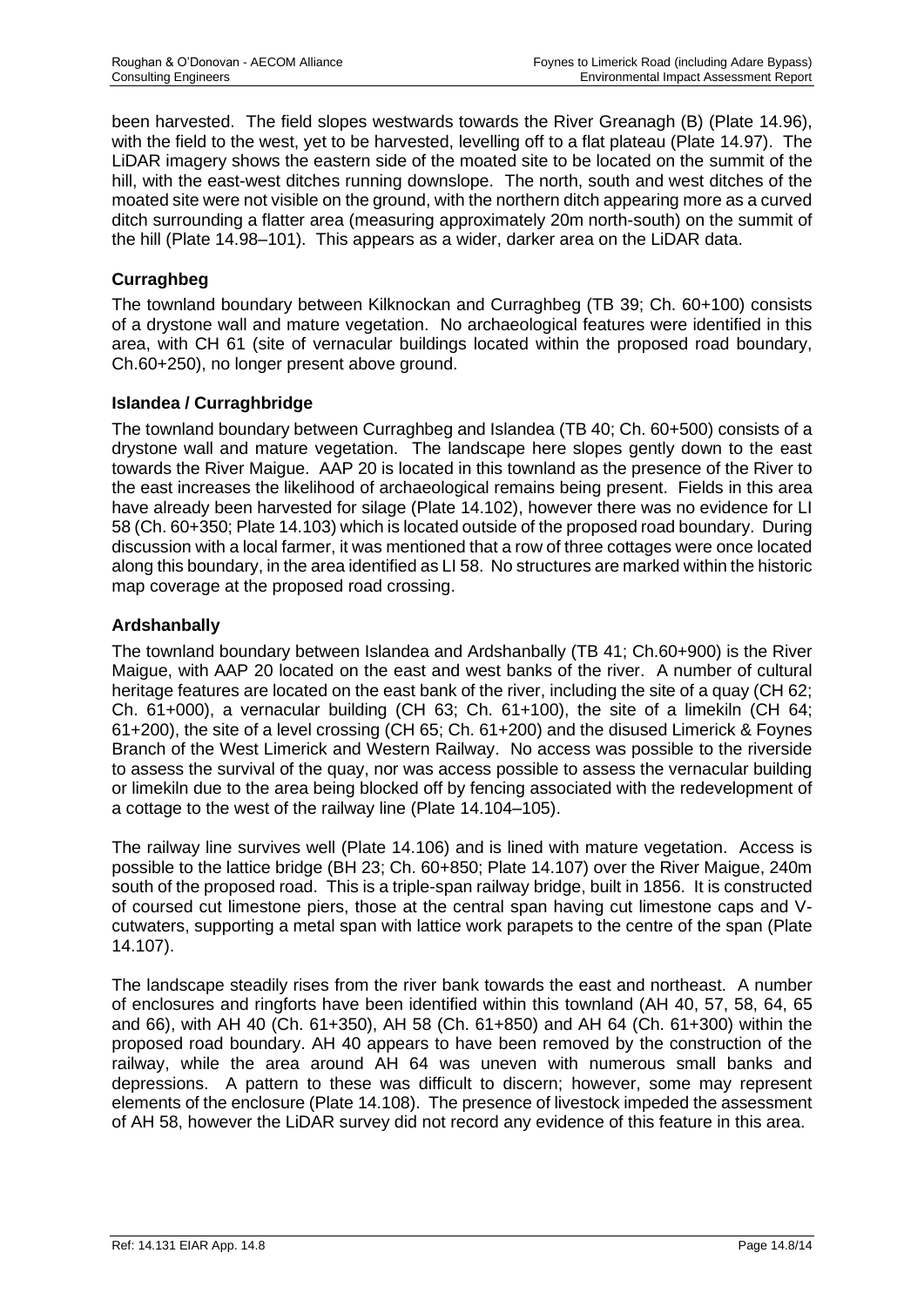## **Mondellihy and Gortaganniff**

The townland boundary between Ardshanbally, Mondellihy and Gortaganniff (TB 42-43; Ch. 61+900) consists of a mature hedgerow, with a ruined farm structure located on the boundary between Mondellihy and Gortaganniff, within the proposed road boundary (CH 100, Plates 14.109–110). The structure consists of three conjoined structures with pitched corrugated iron roofs, a small yard area to the south and boundary wall. These structures likely served as cattle sheds, however full assessment was impeded by the presence of aggressive livestock.

AH 41 and 42 (Ch. 62+250), two enclosures, are located 14m to the south of the proposed road boundary (Plates 14.111–112). The banks of these ringforts are evident with scattered trees located across the monuments. The features are located on a slight rise at the corner of the field and are quite denuded.

Within the proposed road boundary a modern concrete farm feature, presumably associated with farmyard to the east, is located adjacent to the railway line (Plate 14.113). Kilgobbin stream is located to the south and west of the farmyard and the area surrounding this has been identified as AAP 21. No archaeological features were noted at the time of survey. CH 67 are the original house and farm buildings located within the proposed road boundary. Access to the buildings was not possible at the time of survey; however, the original farm cottage is a two bay single storey structure with pitched slate roof with chimney stack on the eastern end. A small porch extends from the southern elevation and the cottage appears to have been extended to the rear. Stone farm sheds with pitched corrugated iron roofs are affixed to the western elevation of the cottage and may represent original farm buildings, while the remainder of the farm structures consist of corrugated iron structures of likely mid- or later 20th century date.

The centre of the village of Adare is located approximately 750m south of the proposed road, with the northern limit of the Architectural Conservation Area (ACA), which encompasses the demesne of Adare Manor (DL 9), abutting the proposed road along the existing N21. This northern end of the ACA is occupied by Adare Manor golf course, with a number of monuments, including a medieval Church (AH 53/BH 38), Chapel (AH 56/BH 37) and graveyard (AH 54) and Desmond Castle (BH 41 / AH 91) (Plate 14.114–14.115). These monuments are located 180m south of the link road and 400m south of the main proposed road. They are surrounded by Adare Manor golf course and are well screened by intervening vegetation which includes mature trees.

A link road, 185m in length, extends from the proposed road southwards and joins the existing N21 directly north of Adare ACA. The boundary wall (BH 36; Plate 14.116) which defines the demesne of Adare Manor (DL 9) extends along the boundary of the ACA and is a Protected Structure. The wall is c.1.5m high and constructed of uncut mortared limestone, topped with cut stone limestone. A similar wall, which appears to be of identical construction, is located on the northern side of the N21, though this is not a protected structure (Plate 14.117). The demesne wall to the south of the main entrance to Adare Manor, c.600m south of the link road, appears to be older than that adjacent to the link road. This wall is c.2m high and does not appear to be topped with cut limestone blocks, in places the mortar has worn away, though this is not extensive. This may suggest that the portion of the demesne wall adjacent to the link road was re-built at some point in its history.

The link road is located 310m west of Adare Manor Gate Lodge (known as the 'Lantern Lodge/Limerick Lodge'; BH 22; Plate 14.118) which is an octagonal two storey lodge, built c. 1830 of limestone. It has gables on three elevations, a hipped slate roof and lancet windows and these features mirror the style of the main house. The adjoining stone wall has an inset pointed carriage arch with double leaf ornate wrought iron gates.